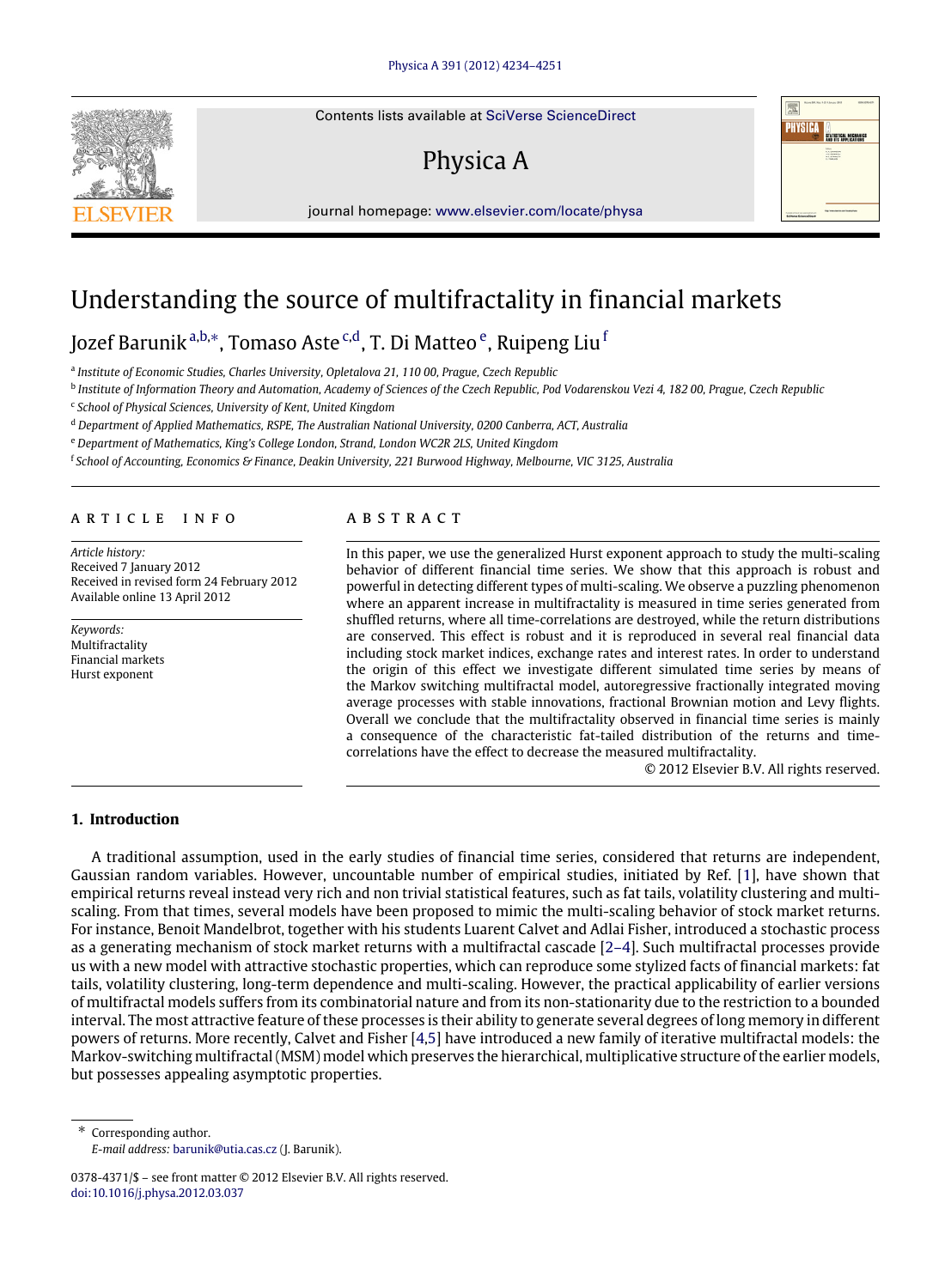In the recent years, there has been an increasing interest in the application of the scaling concept to financial markets [\[6–10\]](#page--1-4). Scaling properties in time series have been studied in the literature by using several techniques [\[4,](#page--1-2)[11\]](#page--1-5). For the interested reader let us briefly mention here some of them such as the seminal work of Hurst [\[12\]](#page--1-6) on rescaled range statistical analysis and the modified rescaled range analysis of Lo [\[13\]](#page--1-7), the multi-affine analysis [\[14\]](#page--1-8), the detrended fluctuation analysis [\[15,](#page--1-9)[16](#page--1-10)[,11\]](#page--1-5), multifractal detrended fluctuation analysis [\[17\]](#page--1-11), the partition function approach [\[18,](#page--1-12)[19\]](#page--1-13) and the detrending moving average [\[20\]](#page--1-14).

The challenge for empirical and theoretical researches lies in uncovering what scaling laws tell us about the underlying mechanisms that generate the data. Furthermore, empirical scaling evidences should be used as stylized facts that any theoretical model should also reproduce.

In addition to this findings, Schmitt et al. [\[21\]](#page--1-15) show that the additive models like Brownian, fractional Brownian, Lévy, Truncated Lévy and fractional Lévy models are not compatible with the properties of financial data and they propose the multifractal framework as an alternative. Authors in Ref. [\[22\]](#page--1-16) argue that structure function of generally non-multifractal processes fitted to the financial time series behaves as those of a genuine multifractal process. Jiang and Zhou [\[18\]](#page--1-12) find that scaling behavior of the original financial datasets cannot be distinguished from those of shuffled time series. Zhou [\[23\]](#page--1-17) investigates the components of the empirical multifractality of financial returns and finds that temporal structure has minor impact on the multifractal spectrum. More recently, Schmitt et al. [\[24\]](#page--1-18) find that introduction of Euro had no influence on the multifractal behavior of the Euro–Yuan exchange rate.

In this paper, we analyze the multi-scaling properties of different time series by means of the generalized Hurst exponent (GHE) which provides a robust estimator to compute these scaling properties [\[25](#page--1-19)[,26\]](#page--1-20). There are two types of scaling behaviors studied in the finance literature: the behavior of the returns distribution tails as a function of the movement size, but keeping the time interval of the returns constant; the behavior of some forms of volatility measure as a function of the time interval on which the returns are measured. In this study we investigate the link between the two in real and simulated data series. Furthermore, to distinguish between the effects on multifractality from time-correlations and from fat-tailed return distributions we apply the GHE on shuffled data series where the time history is destroyed but the return distribution is maintained.

The main part of this paper concerns the study of the source of the multifractality in financial datasets. The origin of multifractality has been discussed in the literature, by means of the partition function approach [\[27\]](#page--1-21) and by means of the multifractal detrended fluctuation analysis [\[17](#page--1-11)[,23\]](#page--1-17). In particular, Kantelhardt et al. [\[17\]](#page--1-11) points out that in general, we can find two types of multifractality in the time series: (i) Multifractality due to a broad probability density function; (ii) Multifractality due to different long-range correlations of the small and large fluctuations in time. In the first case, multifractality cannot be removed by shuffling the series. In the second case, the corresponding shuffled series should exhibit uni-fractality, since all long-range correlations are destroyed by shuffling. In case that both types are present in the data, shuffled data should show different multifractality than the original series.

We contribute to the debate about scaling properties of the financial returns with a rigorous statistical analysis of the problem. In particular, we investigate the two types of multifractality both on real financial data and MSM simulated time series. To test the robustness of our findings, we also compare the results to the simulations from  $\alpha$ -stable distribution, fractional Brownian motion and autoregressive fractionally integrated moving average model with stable innovations which allows us to study the impact of short memory in the heavy tailed process with long range dependence. Our study is structured as follows. Sections [2](#page-1-0) and [3](#page--1-22) review the Markov-switching multifractal (MSM) and the generalized Hurst exponent (GHE) methods. Section [4](#page--1-23) reports the empirical and simulation-based results describing the two types of multifractality in the data. In Section [5](#page--1-24) we check the results for robustness by comparing the simulations from  $\alpha$ -stable distribution, fractional Brownian motion and fractional autoregressive moving average model with stable innovations. Finally, results are followed by the conclusions given in Section [6.](#page--1-25)

#### <span id="page-1-0"></span>**2. The Markov-switching multifractal model**

In the Markov-switching multifractal model [\[5,](#page--1-3)[28–31\]](#page--1-26) asset returns are modeled as:

$$
r_t = \sigma_t u_t \tag{1}
$$

with innovations drawn from a normal distribution with average zero and unitary standard deviation (*u<sup>t</sup>* ∼ *N*(0, 1)) and instantaneous volatility determined by the product of *k* volatility components, or multipliers,  $M_t^{(1)}, M_t^{(2)}, \ldots, M_t^{(k)}$  and a constant scale factor  $\sigma$ :

$$
\sigma_t^2 = \sigma^2 \prod_{i=1}^k M_t^{(i)},\tag{2}
$$

where  $M_t^{(i)}$  is a random variable drawn from a binomial distribution, which is characterized by random draws taking two discrete values with equal probability, i.e.,  $m_0$  and  $m_1$ , (with  $m_1=2-m_0$ , and  $1\leq m_0\leq 2$ ). Each volatility component  $M_t^{(i)}$ is renewed at time *t* with probability γ*<sup>i</sup>* depending on its rank *i* within the hierarchy of multipliers and it remains unchanged with probability  $1 - \gamma_i$ . The transition probabilities are:

$$
\gamma_i = 1 - (1 - \gamma_k)^{b^{i-k}}, \quad i = 1, \dots, k,
$$
\n(3)